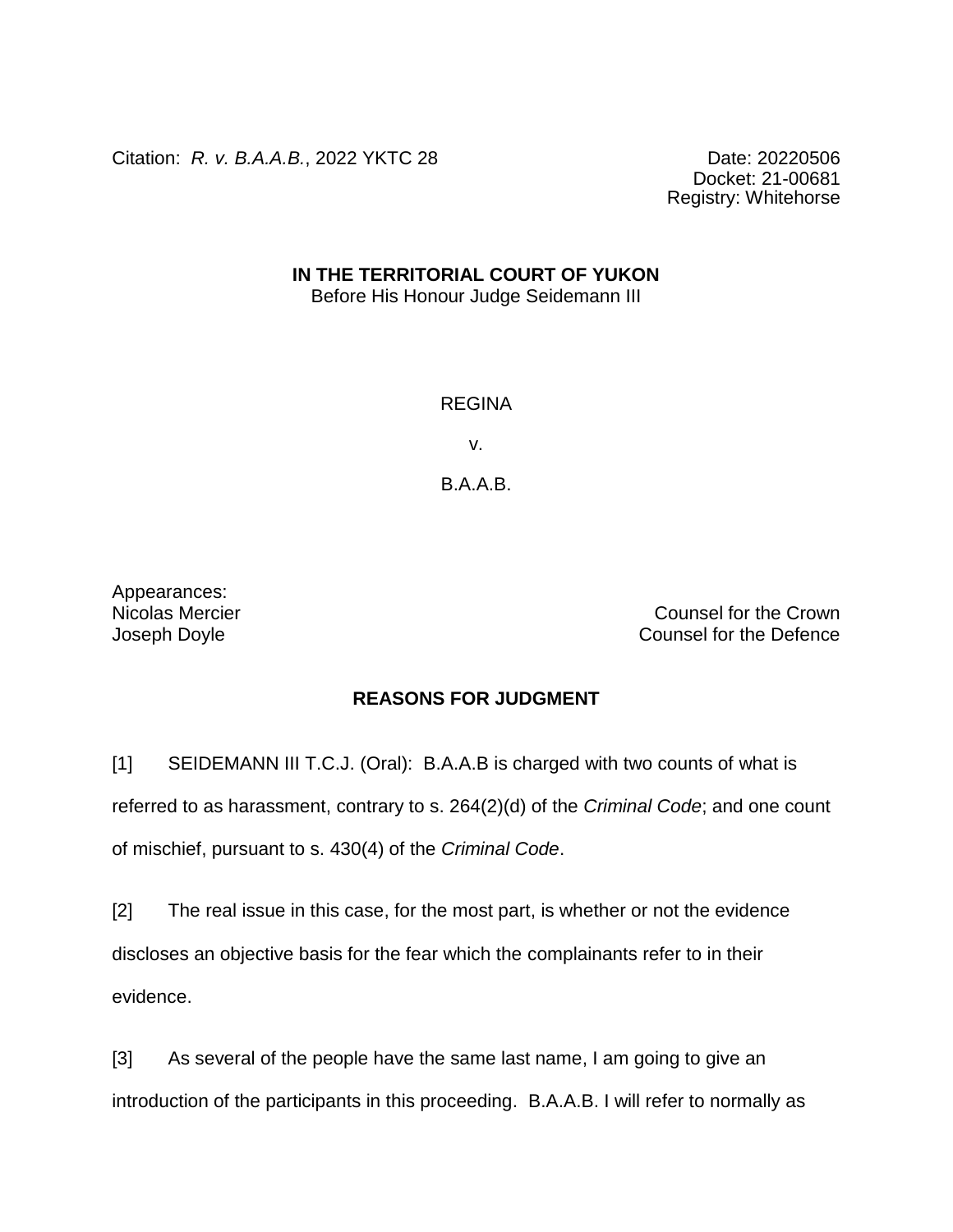either "B.A.B." or the "defendant". One of the complainants is C.B., his spouse, and I will refer to her normally as "C.B." The other complainant is K.W., that is, the mother of C.B., and I will refer to her throughout as "K.W." The defendant and C.B. have a child, M., and he will be referred to when required as "M."

[4] The defendant and C.B. married in 2017. They lived in Whitehorse in a house that C.B. had owned before they got together. K.W. had lived with C.B. and she moved out to her own home in 2018. The child, M., was born in 2019.

[5] The first incident that anyone describes between the defendant and C.B. occurred in May 2020. C.B. says that the defendant was asking her baiting questions, asking her to acknowledge that she was not a good mother. She became aware that he was recording the conversation on his phone in his shirt pocket. She says she asked him what he was doing and requested that he stop recording. He refused. She says she grabbed the phone from his pocket, went to the living room, went towards the patio door, and threw the phone out that door onto the deck. She says that when she did that, while she was in the doorway, that the defendant tackled her to the ground. She says he was on top of her, pinning her arms down to the deck.

[6] The defendant says that C.B. grabbed the phone from his pocket, ran to the deck, and in his words "spiked it" to the deck, obviously intending to damage it. He says that they both then bent down to the phone, collided, and fell to the deck. He denies tackling or otherwise causing C.B. to fall. C.B. says that this was the first physical violence between them.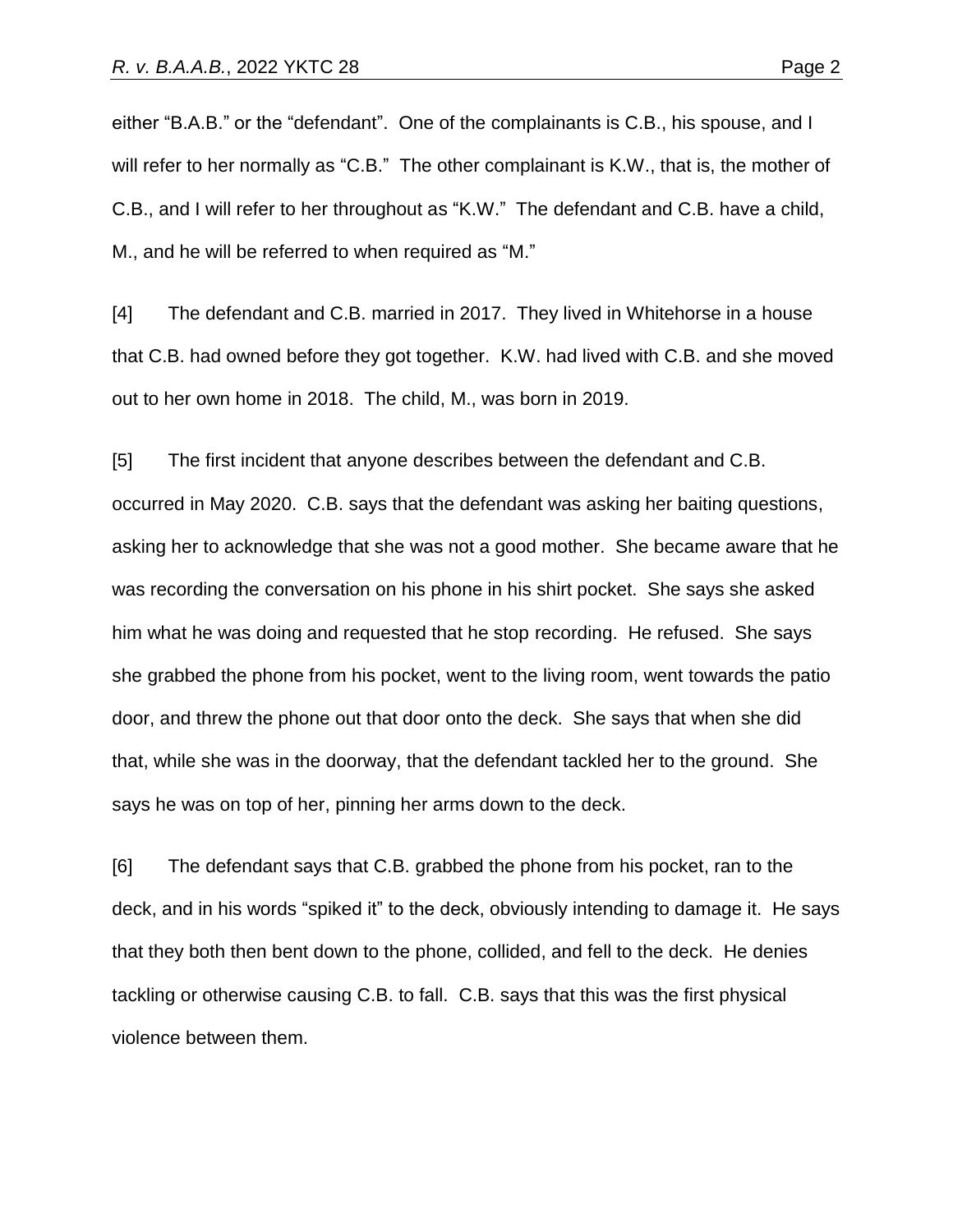[7] The police were called by C.B. They came, checked with the neighbours, and there were no independent witnesses. The defendant was asked to leave to de-escalate the situation, and he did.

[8] B.A.B. returned a week later and they remained together until July 2021. There was conflict off and on between that time but no physical conflict.

[9] On July 8, 2021, C.B. sent the defendant a text that she wanted him out. She said either he had to leave or she would force him out.

[10] On July 21, 2021, the defendant called the RCMP ostensibly to complain that C.B. was driving dangerously with their child unsecured in the vehicle. She says that they were arguing. She asked him to leave and he would not, so she took the child and went to her mother's house.

[11] C.B. applied for an Emergency Intervention Order ("EIO"), a court order giving her exclusive occupancy of the house, which was granted. It was served on the defendant and when she returned to the house — I understood it to be several days later — he was gone. The defendant took only some of his belongings with him and is obviously still upset that he has not obtained all of his belongings.

[12] The EIO was confirmed on August 4, 2021, to expire October 4, 2021, and it then set out specific parenting time for the defendant with the child, M. Some at least of these parenting times were supervised by K.W.

[13] On August 10, 2021, although the EIO gave exclusive use of the home to C.B., the defendant requested to have the parenting visit occur in the house where M. could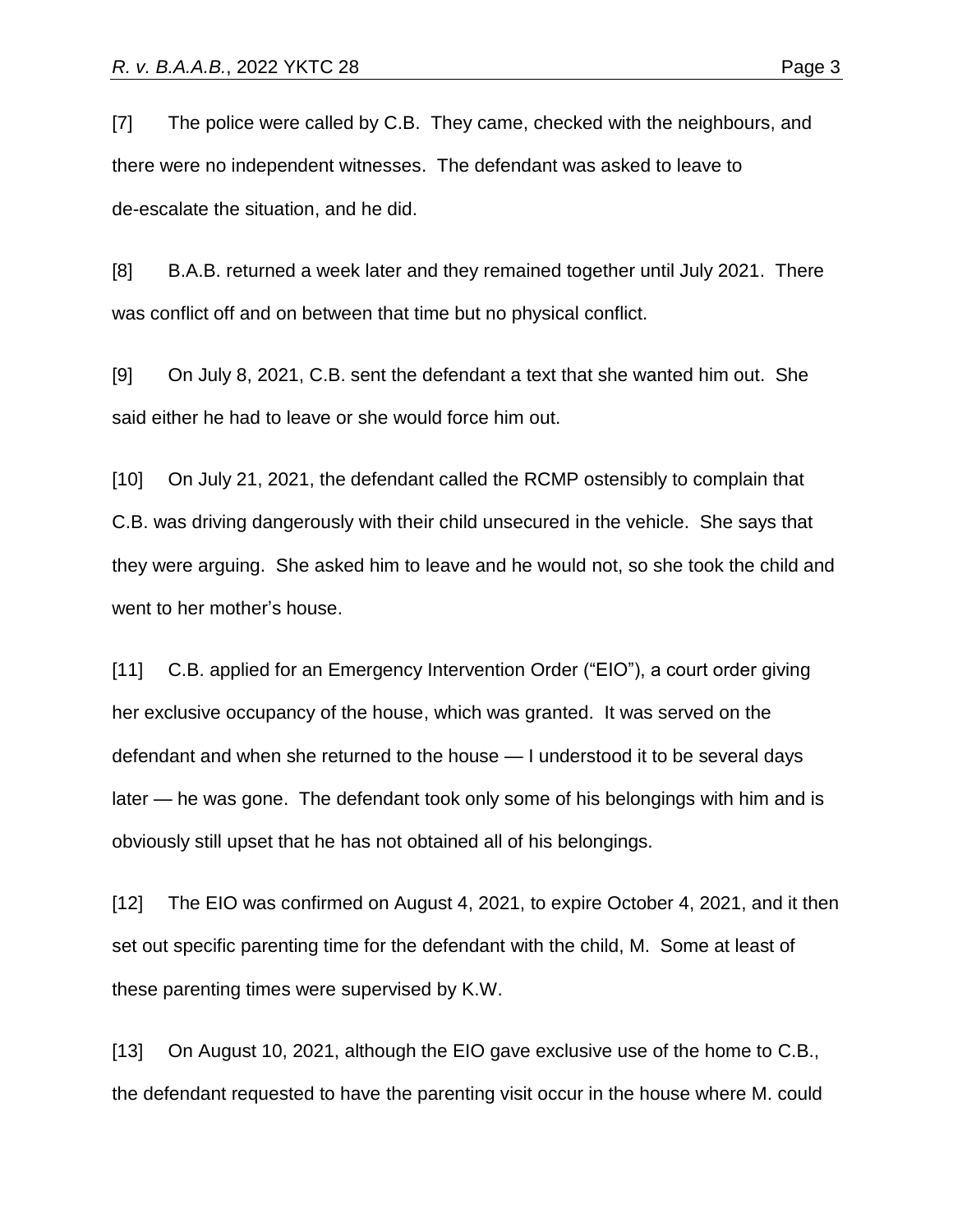watch cartoons. K.W. agreed and permitted this. This resulted in an incident between K.W. and the defendant. K.W. says that she provided snacks and a water bottle for M. The defendant wanted to go in the kitchen to get him a glass of water. K.W. told him not to. The defendant went to the kitchen and opened a cupboard door. K.W. says she tried to prevent that and the defendant slammed the cupboard door against her arm. The defendant says that K.W. was assaulting him, trying to prevent him from going into the cupboard.

[14] The defendant audio recorded some or all of this visit and a portion of this recording was tendered by the defendant. In it, the defendant can be heard saying, "Why are you assaulting me?" and K.W. can be heard saying that M. already has a water bottle and the defendant does not need to get a glass.

[15] Both C.B. and K.W. say that they observed the defendant's truck to drive by their residence on multiple occasions. When driving downtown, they would see his truck and thought that he was following them. The defendant denies that.

[16] In September 2021, the defendant was served with papers for C.B.'s application for divorce. The defendant says that at that point he realized that, in his words, "It was a lost cause."

[17] On September 9, 2021, C.B., K.W., and M. went to the Real Canadian Superstore in Whitehorse. They parked and C.B. and M. went into the store, leaving K.W. in the vehicle. This was several days after the vehicle had been vandalized by scratching the paint while parked at C.B.'s home overnight.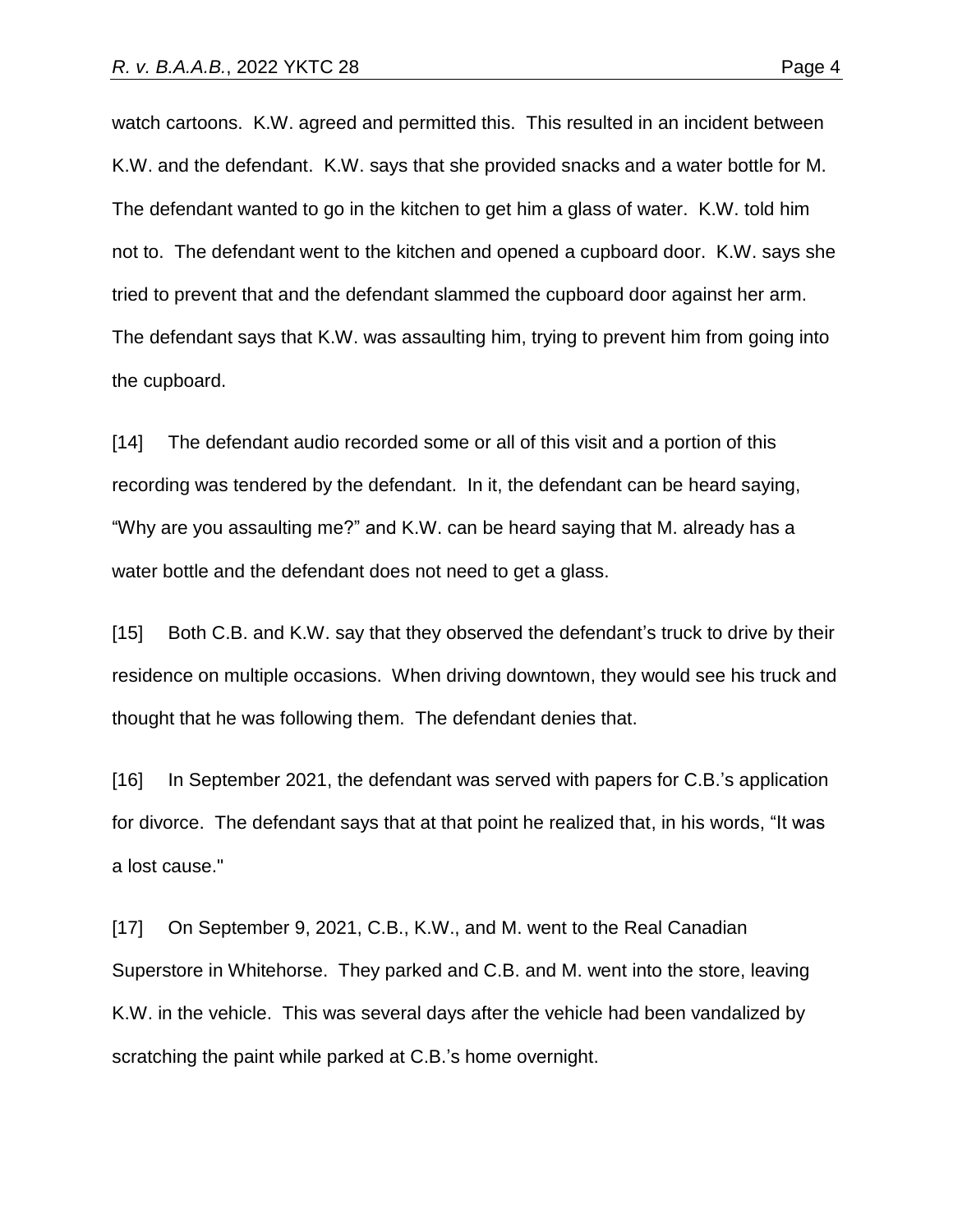[18] Shortly after C.B. went in the store, K.W. observed the defendant's truck pull in and park a short distance away. She saw the defendant approaching the vehicle with his phone held out in a way that she interpreted as the defendant recording video of the vehicle. She moved and the defendant became aware of her presence and turned and returned to his truck and left. The defendant says he was talking on the phone to his lawyer at the time, not recording. He says it is purely coincidence that he came at the same time and parked close to C.B.'s vehicle. He says that, as soon as he was aware C.B.'s vehicle was there, he left immediately and returned to where he was then living, some 40 minutes out of Whitehorse.

[19] On September 29, 2021, C.B. texted to the defendant that there was a concern that M. had contracted COVID and that they would be getting him tested. An appointment was made at the only location in Whitehorse where tests could be conducted, which were only available by appointment. Just after parking at that location, the defendant drove by in his truck. The defendant explains that by saying that he had been a short distance away when he got the text and determined to go by the test centre to get an appointment, as he had had contact with M. in a parenting visit days earlier. He says that when he saw C.B.'s vehicle there, he continued on without stopping. There is no evidence that he ever did get either an appointment or a test.

[20] On October 5, 2021, the day after the EIO had expired, the defendant went to the house. C.B. was working at home because she was ill. The defendant knocked and C.B., without thinking or enquiring, opened the door, saw that it was the defendant, and slammed it shut. The defendant remained at the door, knocking and ringing the doorbell, then walked around the side of the house, returned, and knocked again. C.B.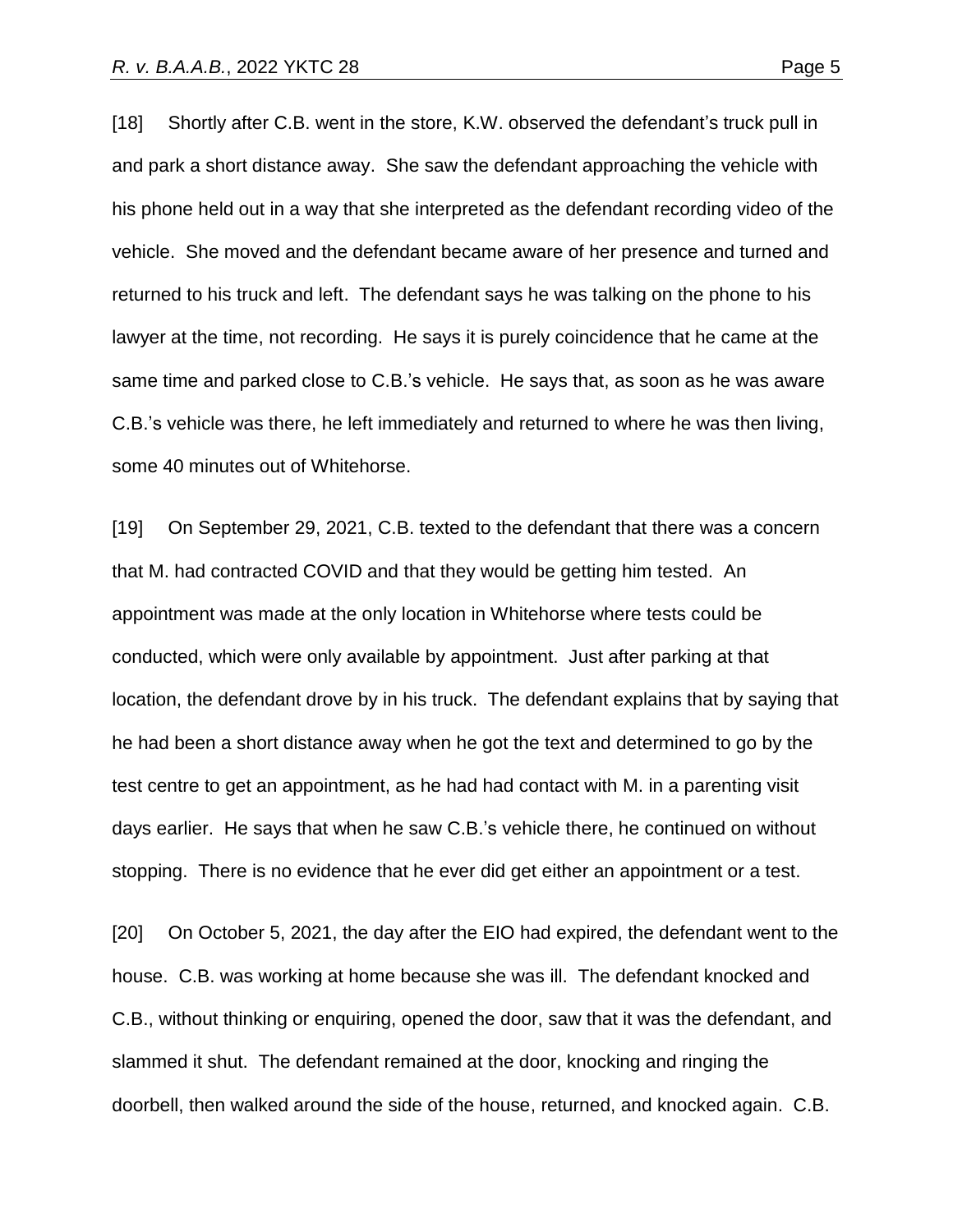texted three times for him to leave or she would call the police. She did call the police but the defendant had left before they arrived.

[21] On October 22, 2021, C.B. had received numerous texts and emails from the defendant that she was ignoring. She took the afternoon off from work and went home. She put M. down for his nap and left him with K.W. while she went out to do some errands. One of the texts, which she did not see until later, was a text where the defendant said that if she did not respond, he would send the RCMP for a wellness check and then come to the house. The defendant did call the RCMP and requested a wellness check on M.

[22] Cst. Hoidas came to the house. He found K.W. there, they got M. up from his nap, and Cst. Hoidas found that everything was calm and M. appeared to be well cared for. He said he would so advise the defendant. K.W., in her evidence, said she told the officer that the defendant would not like that. Cst. Hoidas later called to confirm that he had told the defendant that there were no issues with M.

[23] At approximately 3:15 that afternoon, the defendant came to the house. The front gate was padlocked. He walked along the fence and climbed over it onto the front porch. He rang the doorbell numerous times and knocked on the door. He was standing on the front porch holding his phone out as if he was recording. The defendant left the porch and went around to the back of the house. He stepped over to the neighbour's yard. He returned to the front door and rang and knocked again. By this time, the RCMP had been called but he left again before they arrived.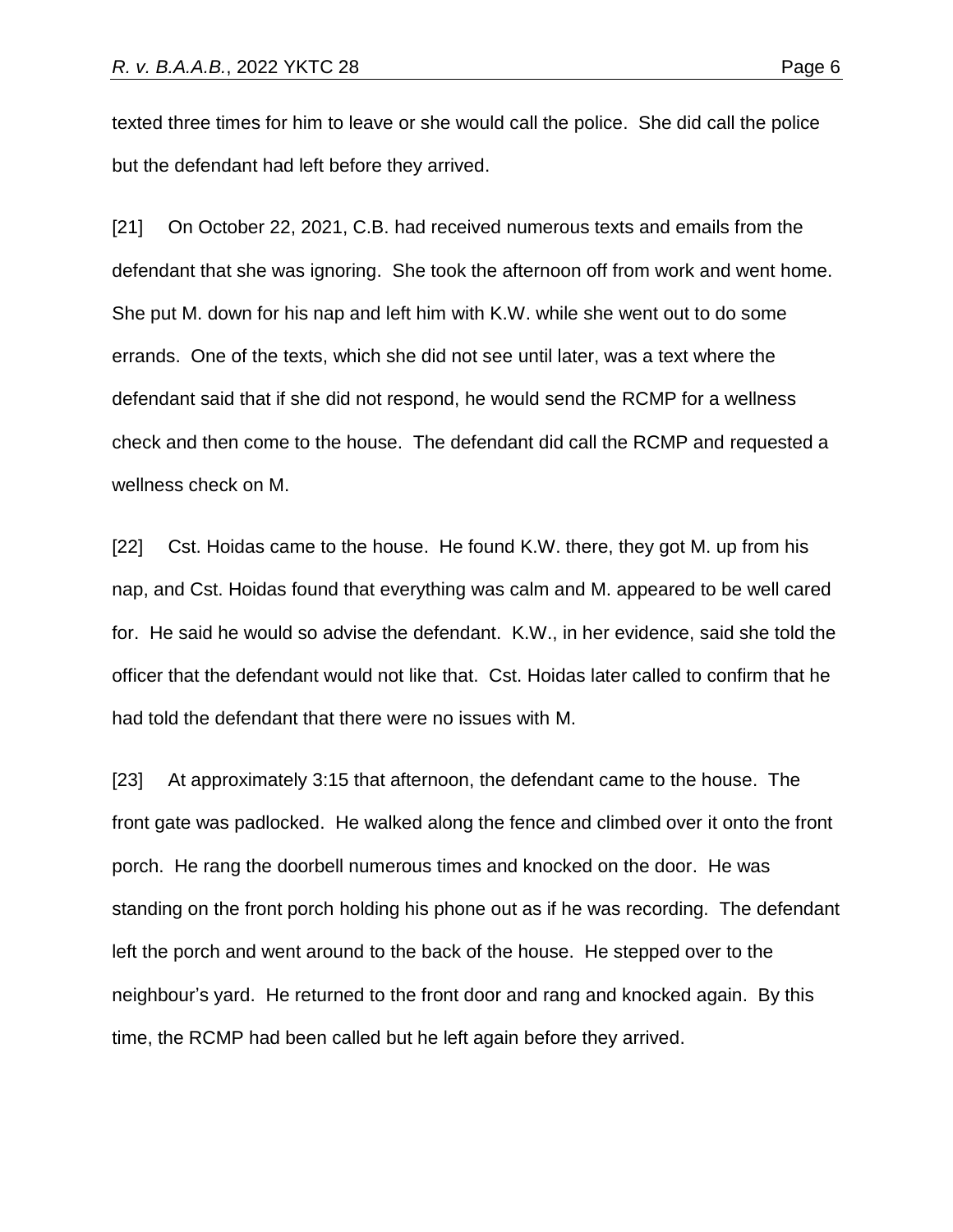[24] After he returned to the front porch, on this occasion, the defendant took hold of the doorbell, which incorporates a camera, and pulled it loose from the wall. He then attempted to stick it back on the wall. When C.B. returned to the house, the wires to the doorbell, which run up the wall inside the doorway and through a hole in the wall to the doorbell, were disconnected from the doorbell and had fallen back through the hole in the wall. It is this action which is the basis of the mischief charge.

[25] The doorbell was not permanently damaged. It was repaired by putting the wires back through the wall, reconnecting them, and refastening the doorbell to the wall. The doorbell was clearly temporarily damaged, which could be sufficient to support the charge.

[26] K.W. also detailed behaviour of the defendant during an access visit on August 12, 2021. This was when the EIO was in effect. On that occasion, K.W. was supervising the visit at the park across the street from the house. The defendant wanted to go in the house. He picked up M. and went to the house and tried to enter it, but it was locked. He wanted K.W. to open it. She refused. He put M. in his truck, then a few minutes later drove off with him. K.W. called the RCMP. As the RCMP arrived, K.W. heard the defendant's truck in the backyard of the house and got a text that he was there. When she went to get M., the defendant video recorded her.

[27] C.B. refers to several occasions when access visits were scheduled and the defendant would show up and park outside the house 20 or more minutes early. He would just sit in his truck. She says she felt freaked out by this and requested that he not do it, but he continued. She says that the exchange of M. was to occur at the front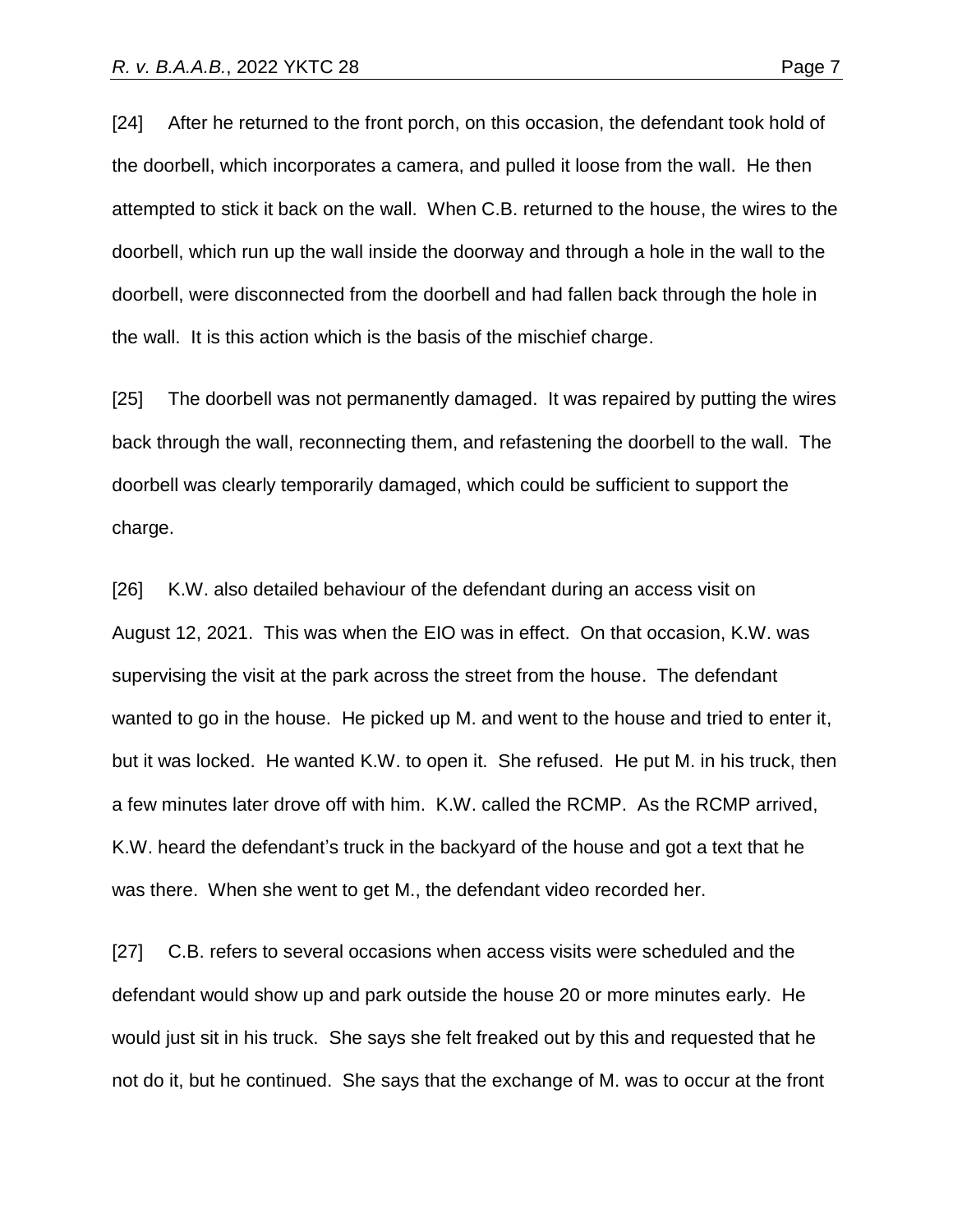gate and the EIO provided that their communication regarding access was to occur by text or email, but the defendant would try to engage her in discussion about access where and when the exchange occurred. She also says that on several occasions, when the defendant was told that M. was sick and access could not occur, the defendant showed up and waited outside the house anyway.

[28] The defendant has testified. He has denied any intention to cause any fear. In his version of events, in many cases, he disagrees with the descriptions of C.B. and K.W. His explanation of all of the various appearances simultaneously with C.B. and K.W. is that those are purely coincidence and he denies following them around the City of Whitehorse on any occasion.

[29] When a defendant testifies, the test that I am to apply is that set out in the case from the Supreme Court of Canada which is commonly referred to as "*W.(D.)*" (*R. v. W.(D.)*, [1991] 1 S.C.R. 742), that is, if a defendant testifies or calls evidence on his behalf, I must consider whether I except that evidence; and if I accept it, I should give effect to it which, in most cases, would result in an acquittal. If I do not accept it, I have to consider whether it can give rise to a reasonable doubt. Even if I do not necessarily believe it, it would normally give rise to a reasonable doubt unless I can say that I can affirmatively reject it, that I definitely believe it to be false. Even if I believe it to be false, I have to go on to consider whether or not the evidence called on behalf of the Crown establishes the case beyond a reasonable doubt.

[30] In this case, counsel for B.A.B. says that, even if I reject his evidence, the evidence called by the Crown is not sufficient to make out the case beyond a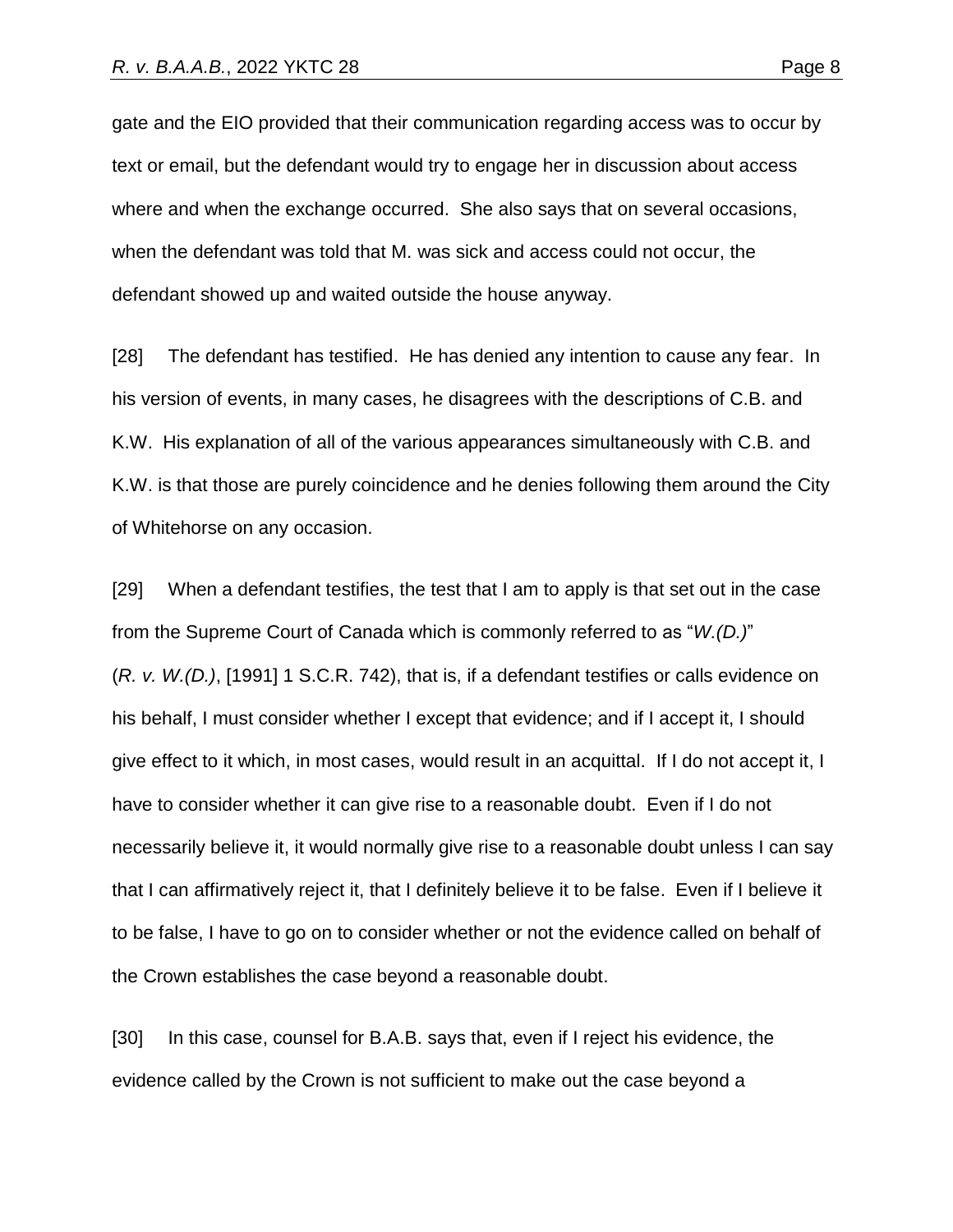reasonable doubt. That is why I indicated at the outset that the real issue in this case is whether or not there is a reasonable basis for the fear which both K.W. and C.B. have testified to.

[31] In this case, I can say I do not believe the defendant. Where there are differences between C.B. and the defendant, or between K.W. and the defendant, I reject his evidence.

[32] The cases are very clear. I cannot do that simply because I find one person or the other to be more believable. Before I can say that I reject the evidence of the defendant, I must have a very clear reason. I find that in a number of areas.

[33] On August 10, 2021, the defendant's own recording has K.W. clearly telling him that there is already a water bottle there for M. It is clear to me that what is happening is that the defendant is not going to permit K.W. to tell him what he can and cannot do in what he, several times in that recording, refers to as "the marital home."

[34] At the Real Canadian Superstore, he says that he had gone to that particular location to buy things in large bulk quantities because he was living some distance out of Whitehorse. That was his explanation for why he did not just go to another store after he saw C.B.'s car there. But when he does see K.W. and C.B.'s vehicle, he says he leaves and he drives to where he says he was then staying, 40 minutes out of Whitehorse, rather than simply waiting a short time for C.B. to finish shopping and leave.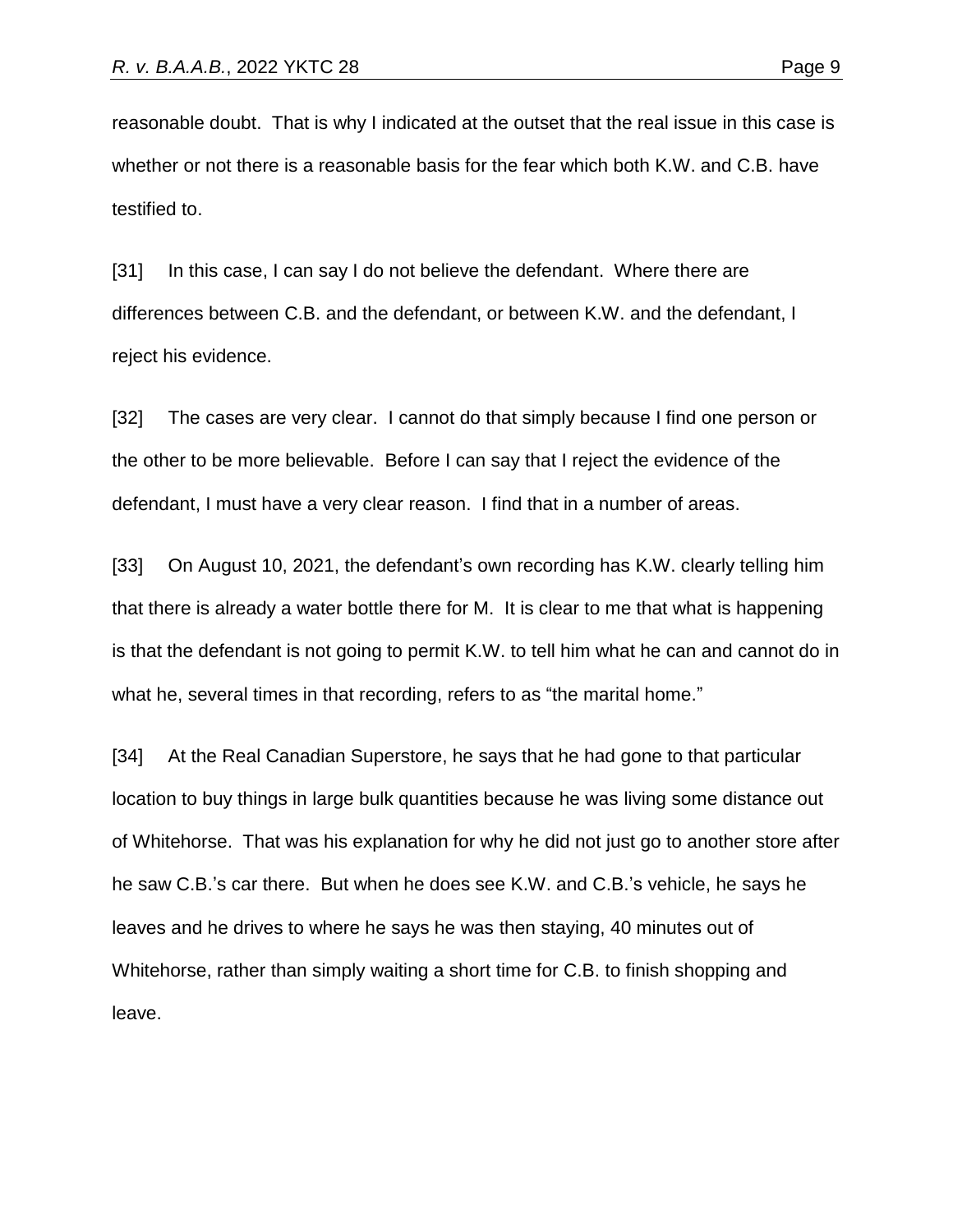[35] What is most significant is the evidence regarding October 22, 2021. The defendant denies that he requested a wellness check. He says that what he requested was for the police to accompany him to the home so he could get his belongings. He did not know why they actually did a wellness check.

[36] The evidence of Cst. Hoidas is that he spoke to the defendant, who specifically requested a wellness check of M. The officer and K.W, actually got M. up from his nap for that purpose. The reason given to the officer by the defendant was that he had not heard from C.B. or the child in a while. The term Cst. Hoidas attributed to the defendant was that there had been "radio silence" with C.B. According to Cst. Hoidas, the first mention of B.A.B. going to the house was when the officer told B.A.B. that he had checked and everything was okay. The defendant then wanted to know if it was okay to go to the house. The officer told him, after checking, that the EIO had expired and it was not illegal.

[37] In addition, C.B., as I previously referred to, had received a text threatening to request a wellness check. It is abundantly clear to me that that was exactly — what the RCMP officer testified to — is what occurred and what B.A.B. testified to in court was his attempt to minimize this event.

[38] The defendant's explanation for appearing at the COVID test site at the same time as C.B. and K.W. is just not credible. It is totally unbelievable, sir.

[39] C.B. says that on that date, she had texted the defendant to say that M. was sick and there could be no access visit. She says despite this, the defendant came to the house and sat outside in his truck for 40 minutes. She says she advised the defendant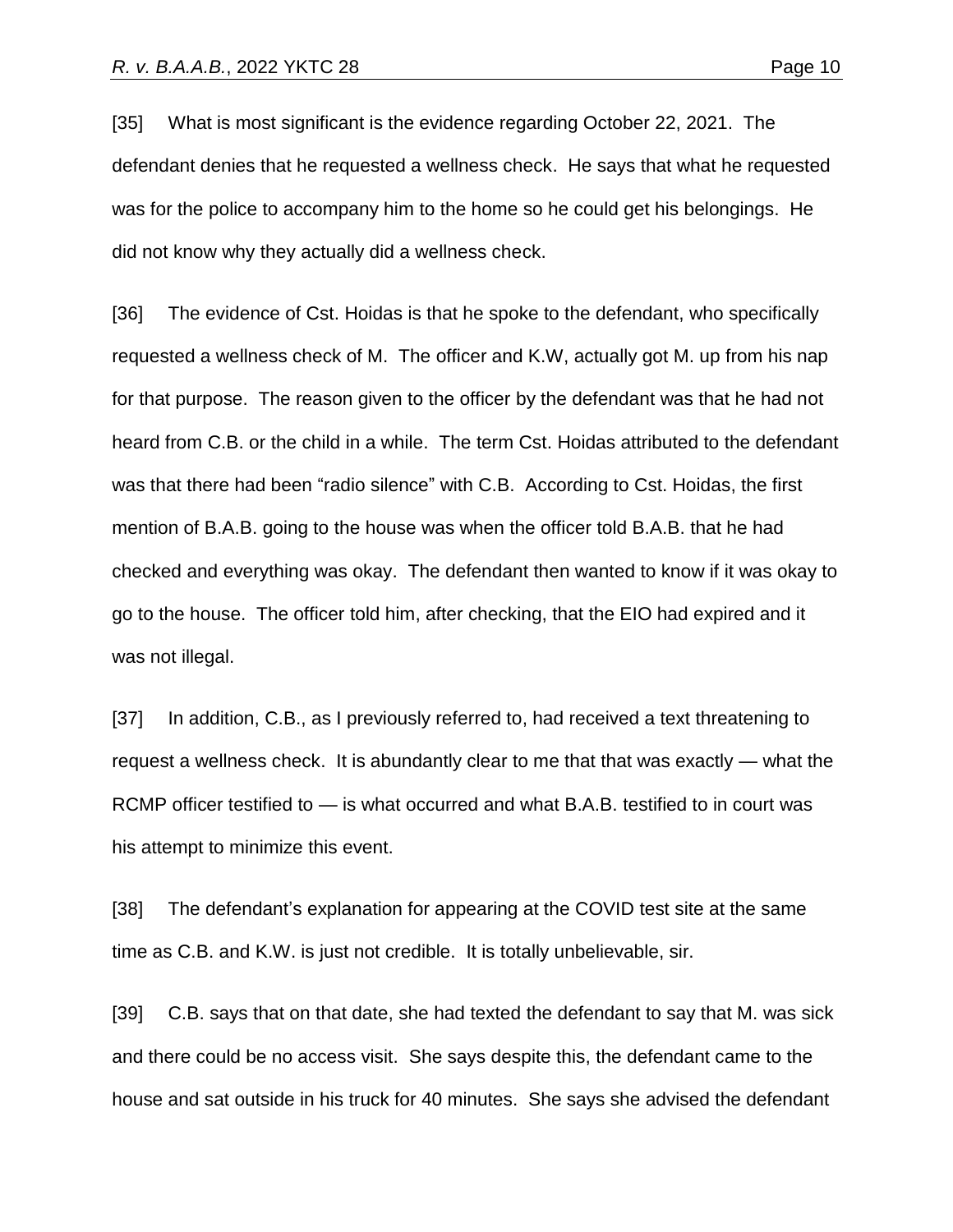that they had booked a test but did not tell him the time. Nonetheless, he managed to be there at exactly the same time as C.B.

[40] I simply do not believe him.

[41] C.B. and K.W. say that they have seen the defendant's truck drive by their residences both in person and in review of recordings from cameras that they have now installed. They say they have seen it in their vicinity in downtown Whitehorse and believe the defendant has, on occasion, been following them. Defence counsel suggests that there are many white trucks in Whitehorse and that what they see and attribute to the defendant is not really the defendant.

[42] C.B. and K.W. say there are distinguishing features that permit them to recognize the defendant's truck. They acknowledge, particularly with the recordings, that there are some times when all they can say is that it is a white truck similar to the defendant's. However, they say there are multiple occasions when they can identify the defendant's truck.

[43] I accept their evidence.

[44] Defence counsel says that, even if I accept C.B. and K.W.s evidence and reject the defendant's evidence, the evidence is not sufficient to make out the offences charged. The reason for that is his position that, notwithstanding the presence of a subjective fear of the defendant by C.B. and K.W., there is no objectively reasonable basis for that fear.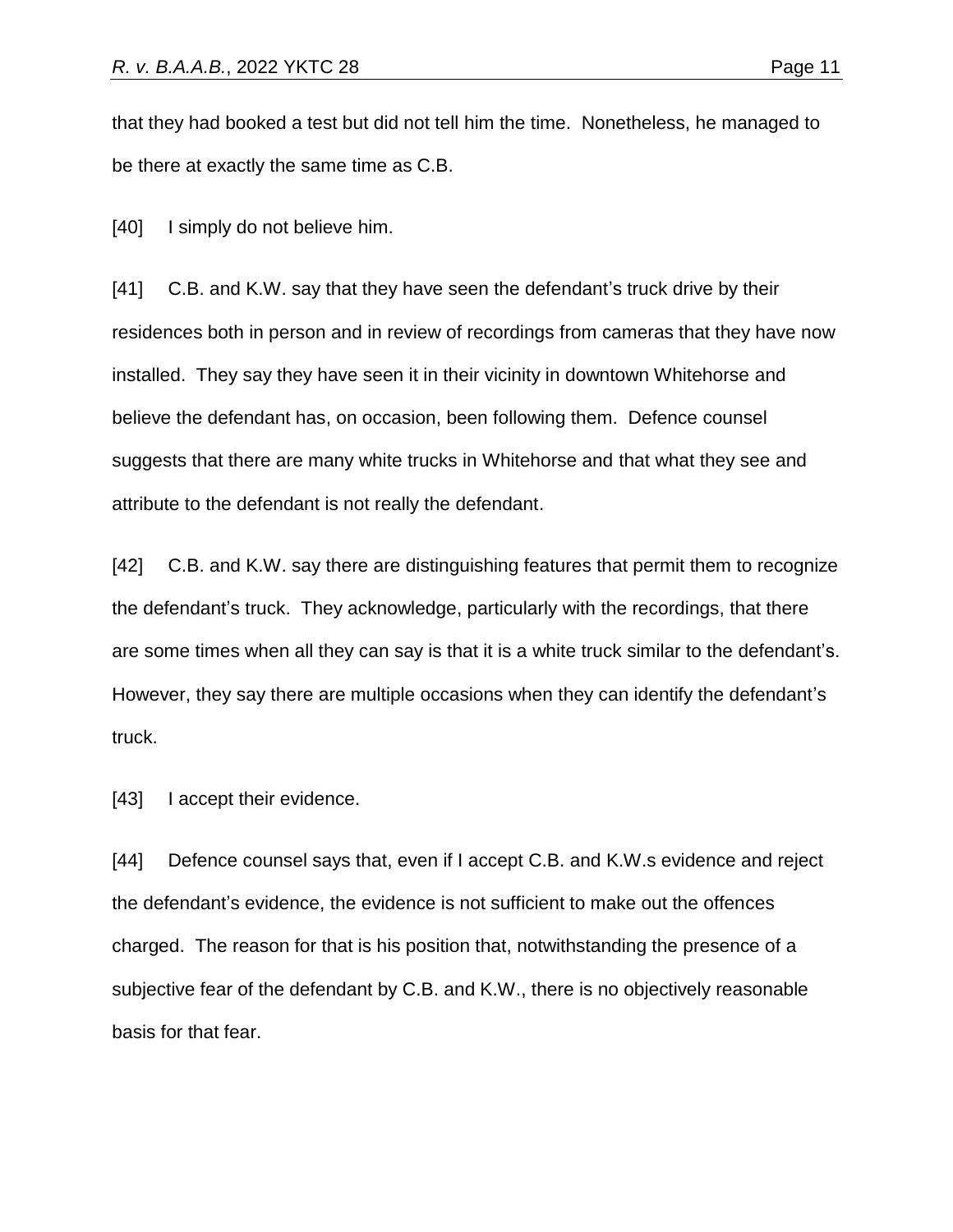[45] The essential elements of the offence of criminal harassment defence set out in

s. 264 of the *Criminal Code* are identified in *R. v. Sanchez*, 2012 BCCA 469, at

para. 54. They are:

- 1) It must be established that the accused has [without lawful authority] engaged in the conduct set out in s. 264(2) (a), (b), (c), or (d) of the *Criminal Code*.
- 2) It must be established that the complainant was harassed [by the conduct].
- 3) It must be established that the accused who engaged in such conduct knew that the complainant was harassed or was reckless or wilfully blind as to whether the complainant was harassed;
- 4) It must be established that the conduct caused the complainant to fear for her safety or the safety of anyone known to her; and
- 5) It must be established that the complainant's fear was, in all of the circumstances, reasonable.

[46] In this case, the conduct alleged is "threatening conduct." That has been defined in the cases and, most particularly, *R. v. George*, 2002 YKCA 2, has:

36 …

…a tool of intimidation which is designed to instill a sense of fear in its recipient. …

[47] In this case, the threatening conduct is alleged to be the repeated unwanted attendance at the house, driving by the house, attending the location where C.B. or

K.W. then were, or following them around.

[48] I am satisfied that the defendant did all of these things. He came early for access and sat outside the house. He came to the house on occasions when he knew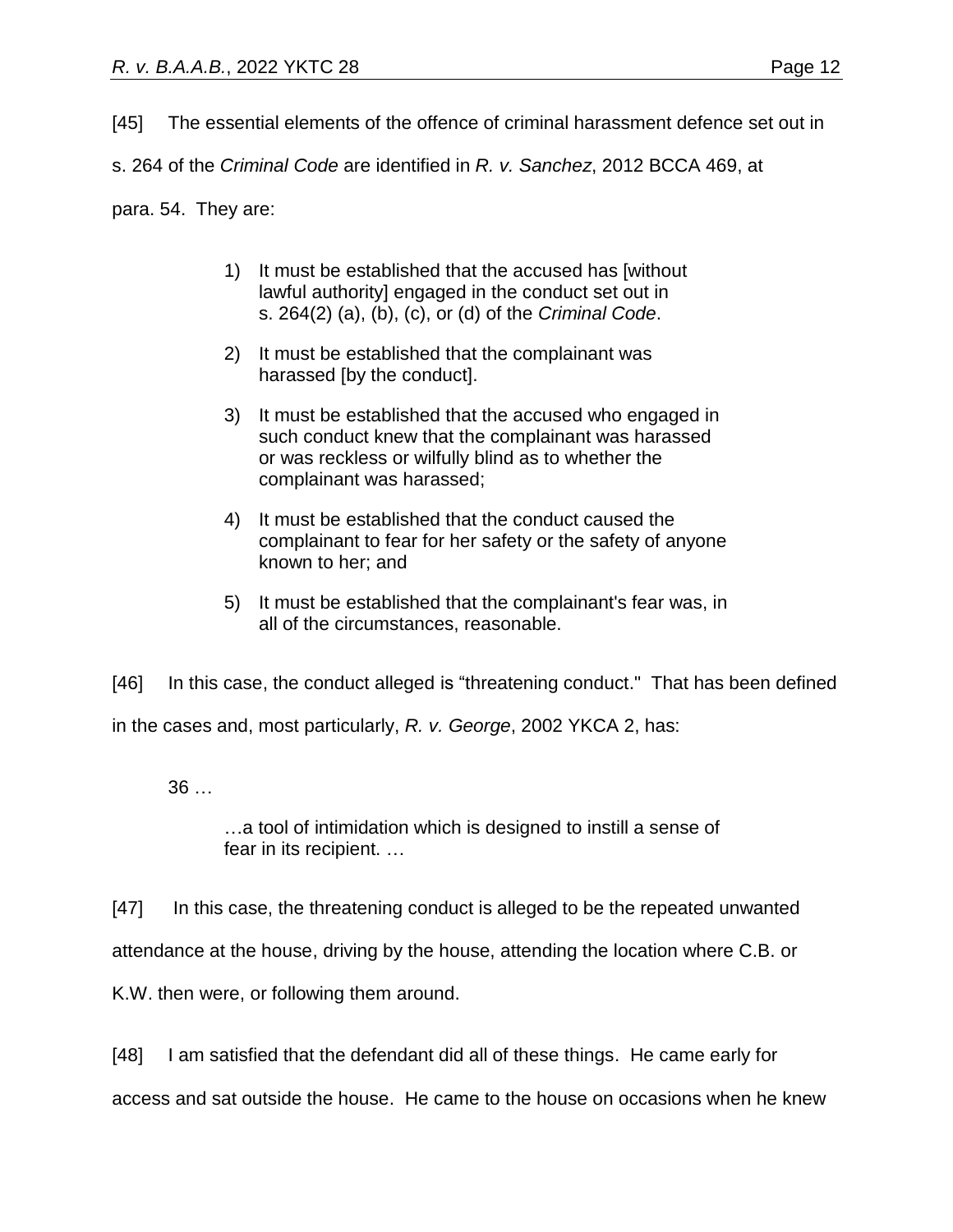there was no access scheduled and he was unwanted.

[49] I am satisfied that he was observed driving by or in the vicinity of the house when there was no legitimate reason for so doing.

[50] I am satisfied that B.A.B.'s attendance at locations where C.B. or K.W. were located were not accidental but intentional and likely a result of following them.

[51] In one of the Ian Fleming *James Bond* novels, one of the villains comments on Bond's third apparently innocuous interference with his plans with the statements:

> Once is happenstance. Twice is coincidence. The third time it's enemy action.

[52] This is not a statement of law but it is a statement of a reasonable general principle and, in this case, we have far more than three times.

[53] The defendant would have me believe that it is all coincidence, but I do not. I believe it was deliberate, purposeful, and was threatening conduct.

[54] Both C.B. and K.W. say that they have changed how they now carry out their lives as a result of that conduct. They were harassed by it.

[55] The defendant does not dispute that both C.B. and K.W. feared for their safety. What he does dispute is whether that fear is, in all the circumstances, reasonable.

[56] The answer to that question is, to my mind, very much linked to the question of whether the defendant knew that they were harassed or was reckless or wilfully blind to it. I do not think I can say that it has been established beyond a reasonable doubt that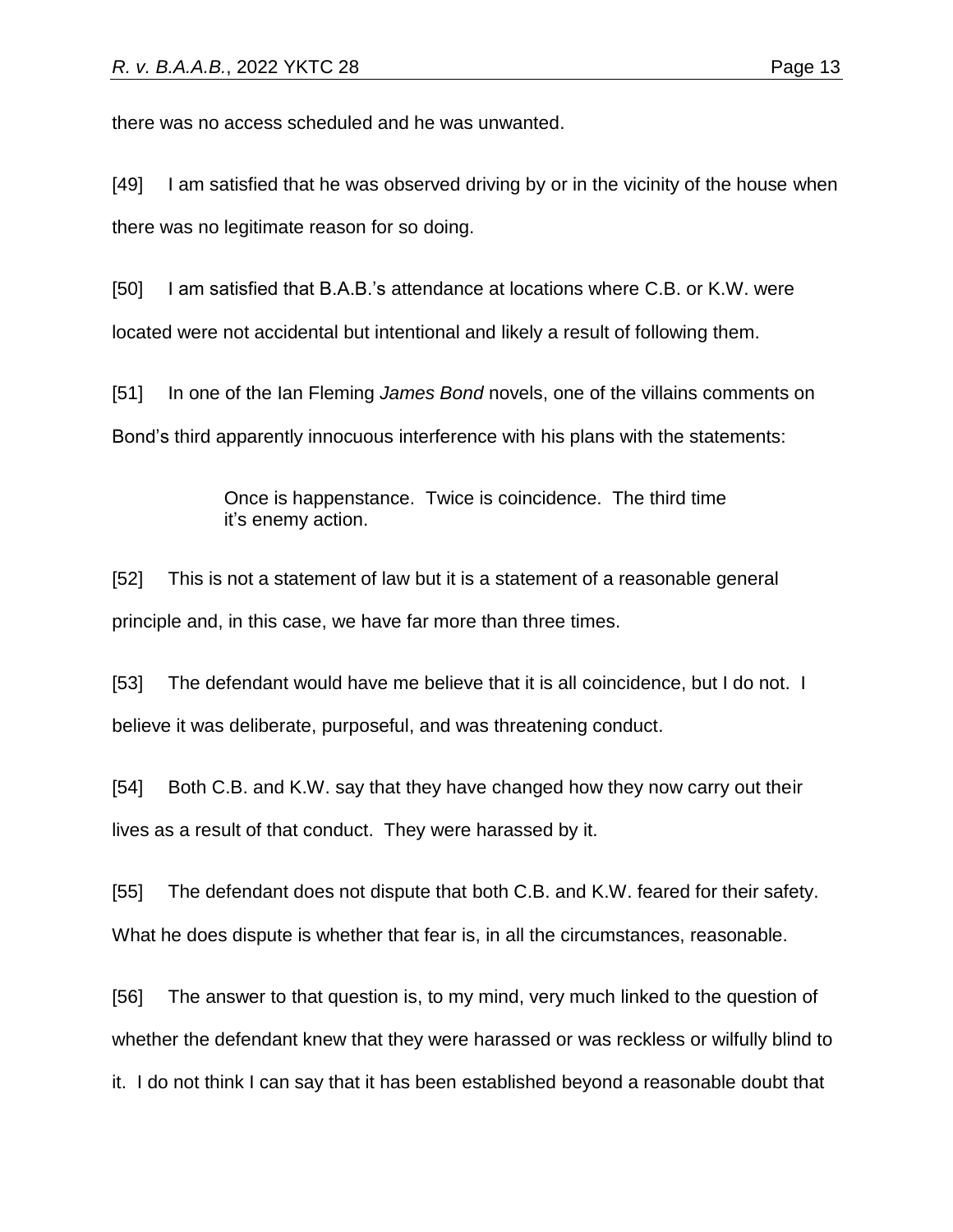the defendant intended to cause fear in the complainants. What I think has been established beyond doubt is that the defendant gave no consideration whatsoever to whether or not his conduct would cause fear in the complainants.

[57] The house was C.B.'s house well before the defendant came on the scene. It is still C.B.'s house. The defendant does not see it that way. In his mind, it is "the marital home." He has referred to that a number of times in giving his evidence. It may be that, at some point, a court may determine that he has an interest in it or is entitled to compensation for a share in it — but unless and until that occurs, it is her house.

[58] The defendant has still not obtained all of his personal property. He is clearly frustrated by that. That is a legitimate frustration. The earlier those issues can be resolved, the better for all of these persons. But at the relevant times, the defendant was acting on the basis that he would do what he wanted, acting on his beliefs that this was the marital home, and with no concern or consideration for C.B. or K.W. Their positions were irrelevant.

[59] That attitude is exemplified by the access visit on August 12, 2021, when he demanded to be allowed in the house, despite the EIO.

[60] It is exemplified by his behaviour on August 10, 2021, when he was allowed in the house and would not comply with restrictions by K.W. because it was the "marital home", despite the EIO.

[61] It is exemplified by his consistent knocking and ringing of the doorbell when not admitted on October 5 and 22, 2021.